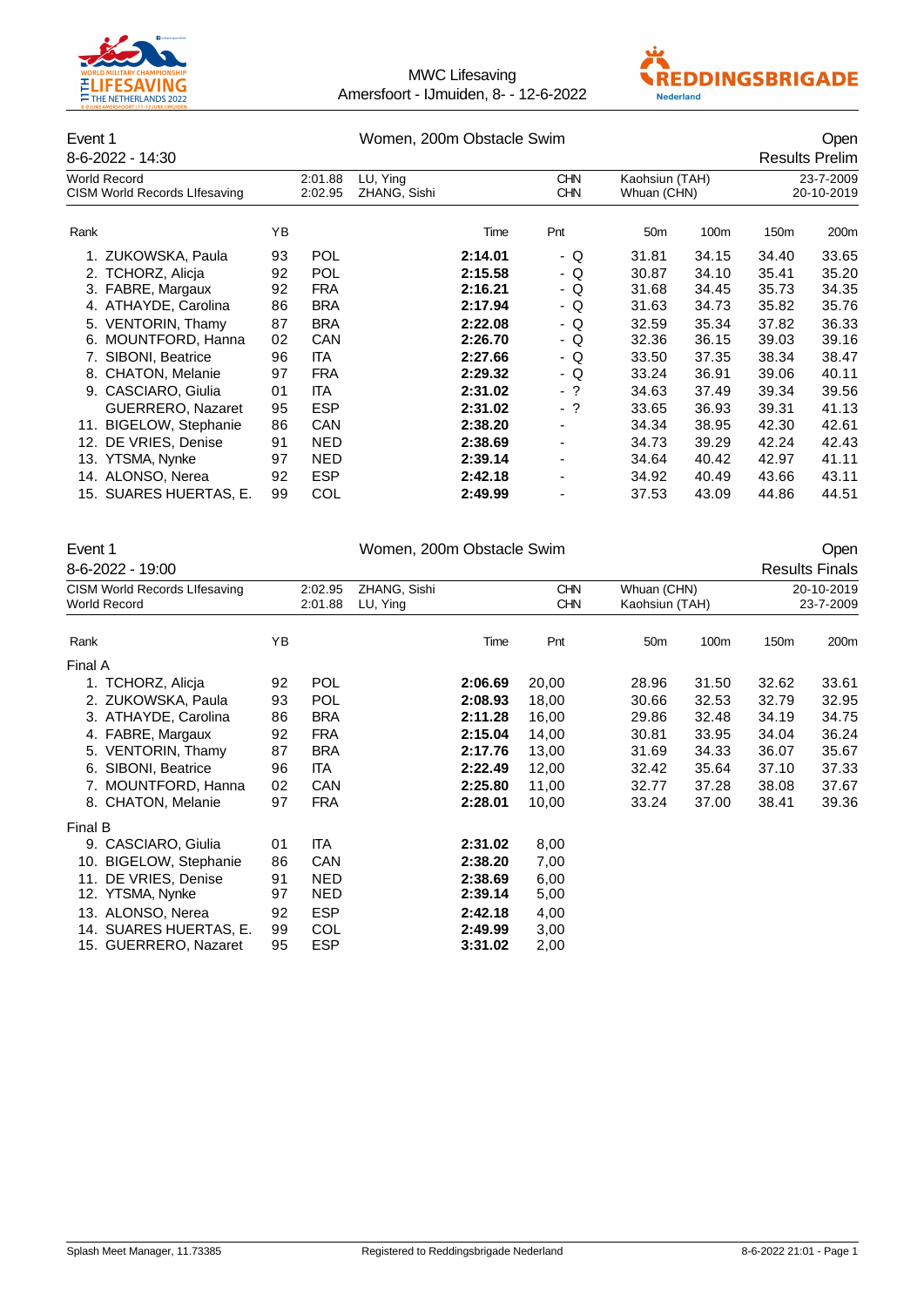



#### Event 2 Communication of the Men, 200m Obstacle Swim Communication of the Communication of the Open

|      | 8-6-2022 - 14:45                                     |    |                    |                                 |                          |                                |       | <b>Results Prelim</b>    |                  |
|------|------------------------------------------------------|----|--------------------|---------------------------------|--------------------------|--------------------------------|-------|--------------------------|------------------|
|      | <b>World Record</b><br>CISM World Records Lifesaving |    | 1:53.16<br>1:53.45 | WOODWARD, Bradley<br>HOU, Yujie | <b>AUS</b><br><b>CHN</b> | Warendorf (GER)<br>Whuan (CHN) |       | 22-11-2019<br>20-10-2019 |                  |
| Rank |                                                      | YB |                    | Time                            | Pnt                      | 50 <sub>m</sub>                | 100m  | 150m                     | 200 <sub>m</sub> |
|      | 1. DUBIEL, Adam                                      | 93 | <b>POL</b>         | 2:01.49                         | - Q                      | 29.13                          | 31.34 | 31.57                    | 29.45            |
|      | 2. CARVALHO, Kaue                                    | 98 | <b>BRA</b>         | 2:01.57                         | - Q                      | 28.34                          | 32.01 | 31.54                    | 29.68            |
|      | 3. ROBERTO, Nicola                                   | 99 | ITA                | 2:02.29                         | - Q                      | 29.50                          | 31.22 | 31.52                    | 30.05            |
|      | 4. VALENTE, Miguel                                   | 93 | <b>BRA</b>         | 2:05.78                         | - Q                      | 28.50                          | 31.25 | 31.86                    | 34.17            |
|      | 5. LASSERRE, Kevin                                   | 98 | <b>FRA</b>         | 2:08.27                         | - Q                      | 28.39                          | 31.64 | 34.04                    | 34.20            |
|      | 6. OVASKAINEN, Jasu                                  | 02 | <b>FIN</b>         | 2:08.35                         | - Q                      | 29.52                          | 32.15 | 33.14                    | 33.54            |
|      | 7. BARONI, Alex                                      | 92 | <b>FRA</b>         | 2:10.31                         | - Q                      | 29.93                          | 32.83 | 34.08                    | 33.47            |
|      | 8. IBANEZ, David                                     | 95 | <b>ESP</b>         | 2:11.09                         | - Q                      | 30.23                          | 33.12 | 33.70                    | 34.04            |
|      | 9. KIM, Aiden                                        | 95 | <b>CAN</b>         | 2:11.53                         | - R                      | 29.59                          | 32.59 | 34.21                    | 35.14            |
|      | 10. SARAIE, Sajjad                                   | 03 | IRI                | 2:15.02                         | - R                      | 29.90                          | 33.80 | 36.10                    | 35.22            |
|      | 11. MANSER, Bjorn                                    | 94 | SUI                | 2:17.43                         | $\overline{\phantom{0}}$ | 31.42                          | 34.97 | 35.93                    | 35.11            |
|      | 12. WANGER, Sandro                                   | 96 | SUI                | 2:20.30                         | $\overline{\phantom{0}}$ | 32.16                          | 34.59 | 36.47                    | 37.08            |
|      | 13. GERGELY, Casey                                   | 88 | <b>CAN</b>         | 2:20.35                         | $\overline{\phantom{0}}$ | 29.88                          | 35.01 | 37.42                    | 38.04            |
|      | 14. ALVAREZ, Noe                                     | 83 | <b>ESP</b>         | 2:20.40                         | -                        | 31.57                          | 35.08 | 36.86                    | 36.89            |
|      | 15. BRAUN, Bas                                       | 91 | <b>NED</b>         | 2:21.46                         | ٠                        | 31.49                          | 35.05 | 37.19                    | 37.73            |
|      | 16. DAHGHANI SAADE, Ali                              | 01 | IRI                | 2:23.95                         |                          | 31.82                          | 35.19 | 37.20                    | 39.74            |
|      | 17. HAETAELAE, Anssi                                 | 94 | <b>FIN</b>         | 2:26.76                         |                          | 32.64                          | 35.78 | 38.41                    | 39.93            |
|      | 18. ALKLAIFI, Abdullah                               | 94 | <b>KUW</b>         | 2:31.60                         |                          | 32.52                          | 36.88 | 41.35                    | 40.85            |
|      | 19. SIEVAL, Kjell                                    | 95 | <b>NED</b>         | 2:32.52                         |                          | 33.30                          | 36.89 | 40.02                    | 42.31            |
|      | 20. ALKLAIFI, Ali                                    | 95 | <b>KUW</b>         | 2:35.16                         |                          | 32.09                          | 37.04 | 42.02                    | 44.01            |

| vent |  |
|------|--|
|      |  |

#### Men, 200m Obstacle Swim **Event 200m** Open

8-6-2022 - 19:10 Results Finals CISM World Records Lifesaving 1:53.45 HOU, Yujie CHN CHN Whuan (CHN) 20-10-2019<br>
World Record 1:53.16 WOODWARD, Bradley AUS Warendorf (GER) 22-11-2019 1:53.16 WOODWARD, Bradley AUS Rank YB Time Pnt 50m 100m 150m 200m Final A 1. CARVALHO, Kaue 98 BRA **1:57.31** 20,00 27.07 29.94 30.17 30.13 2. DUBIEL, Adam 93 POL **1:58.44** 18,00 27.74 30.12 30.78 29.80 3. VALENTE, Miguel 93 BRA **1:58.81** 16,00 27.92 29.74 30.67 30.48 4. ROBERTO, Nicola 99 ITA **2:00.18** 14,00 28.77 30.66 30.75 30.00 5. LASSERRE, Kevin 98 FRA **2:03.60** 13,00 27.50 30.24 31.59 34.27 6. OVASKAINEN, Jasu 02 FIN **2:06.44** 12,00 28.54 31.69 32.58 33.63 7. BARONI, Alex 92 FRA **2:08.64** 11,00 28.66 32.08 33.58 34.32 8. IBANEZ, David 95 ESP **2:11.15** 10,00 29.48 32.46 33.99 35.22 Final B 9. KIM, Aiden 95 CAN **2:11.53** 8,00 10. SARAIE, Sajjad 11. MANSER, Bjorn 94 SUI **2:17.43** 6,00 12. WANGER, Sandro 96 SUI **2:20.30** 5,00 13. GERGELY, Casey 88 CAN **2:20.35** 4,00 14. ALVAREZ, Noe 83 ESP **2:20.40** 3,00 15. BRAUN, Bas 91 NED **2:21.46** 2,00 16. DAHGHANI SAADE, Ali 01 IRI **2:23.95** 1,00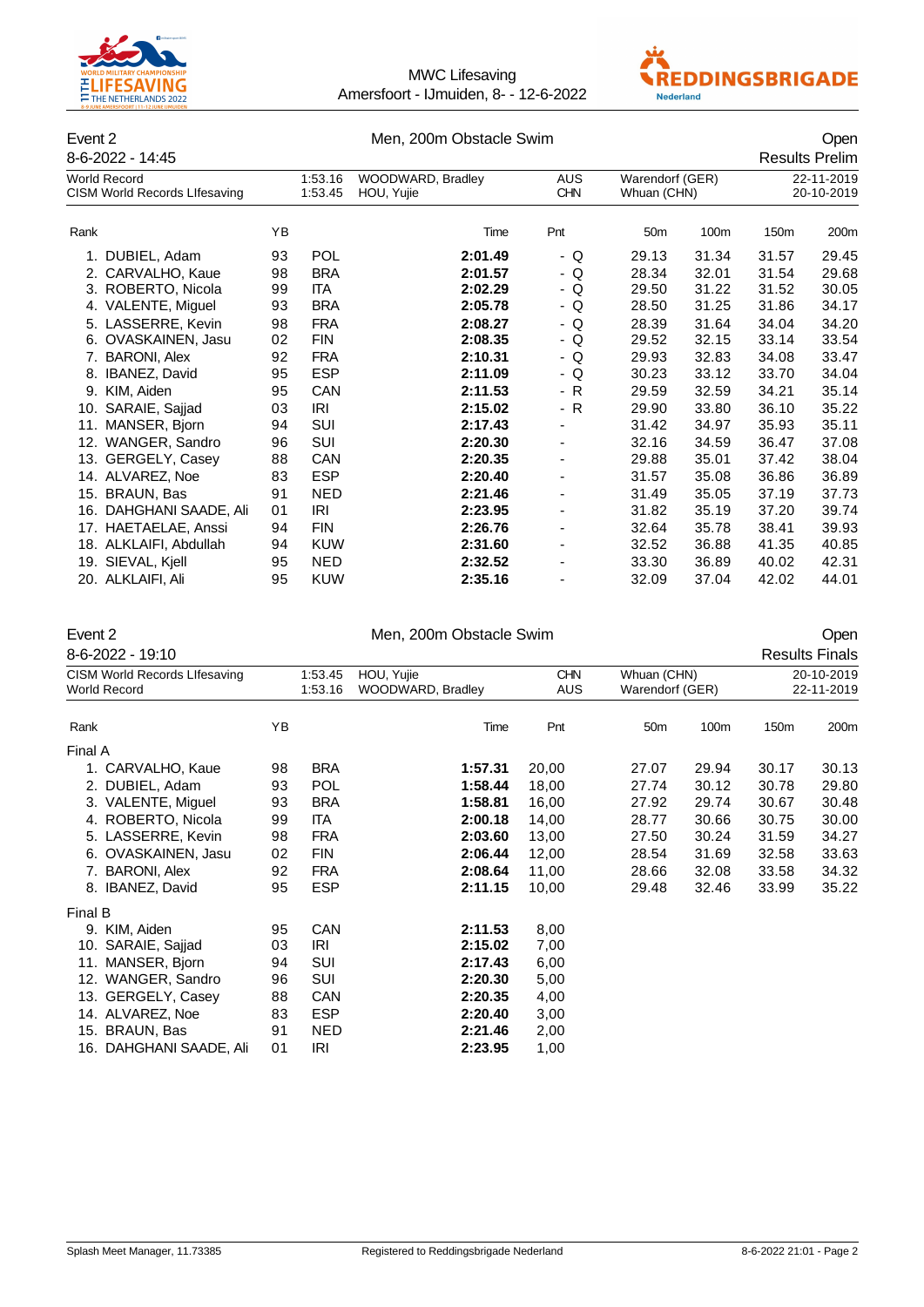



| Event 3     | 8-6-2022 - 15:00                                               |          | Women, 4 x 50m Obstacle Relay         | Open<br>Results              |                                               |                               |                               |                                            |  |
|-------------|----------------------------------------------------------------|----------|---------------------------------------|------------------------------|-----------------------------------------------|-------------------------------|-------------------------------|--------------------------------------------|--|
|             | <b>World Record</b><br><b>CISM World Records Lifesaving</b>    |          | Poland<br>1:46.16<br>1:47.58<br>China |                              | <b>POL</b><br><b>CHN</b>                      | Adelaide (AUS)<br>Whuan (CHN) |                               | 22-11-2018<br>20-10-2019                   |  |
| Rank        |                                                                |          |                                       |                              |                                               |                               | Time                          | Pnt                                        |  |
| 1.          | POL <sub>1</sub><br>SZTANDERA, Dominika<br>DOWGIERT, Anna      | 97<br>90 | $+0.64$<br>$+0,21$                    | <b>POL</b><br>27.68<br>26.99 | ZUKOWSKA, Paula<br>TCHORZ, Alicja             | 93<br>92                      | 1:50.26<br>$+0,42$<br>$+0,26$ | $\overline{\phantom{m}}$<br>28.96<br>26.63 |  |
| 2.          | BRA 1<br>SOUZA, Priscila<br>XAVIER, Thais                      | 94<br>96 | $+0.67$<br>$+0,38$                    | <b>BRA</b><br>27.84<br>28.54 | ATHAYDE, Carolina<br>MARCHIORO, Alessandra    | 86<br>93                      | 1:52.57<br>$+0,50$<br>$+0,25$ | $\blacksquare$<br>28.43<br>27.76           |  |
|             | 3. FRA 1<br><b>CHATON, Melanie</b><br>FABRE, Margaux           | 97<br>92 | $+0,64$<br>$+0.40$                    | <b>FRA</b><br>28.84<br>29.13 | ROYER, Lea<br>MARCO, Manon                    | 01<br>01                      | 1:56.43<br>$+0.05$<br>$+0.44$ | $\blacksquare$<br>30.65<br>27.81           |  |
|             | 4. CAN 1<br>LEBLANC, Mercedes<br>MCLEAN, Sandra                | 99<br>79 | $+0.69$<br>$+0.48$                    | <b>CAN</b><br>30.50<br>31.22 | MOUNTFORD, Hanna<br><b>BIGELOW, Stephanie</b> | 02<br>86                      | 2:02.66<br>$+0,15$            | $\blacksquare$<br>1:17.68                  |  |
| 5.          | ITA <sub>1</sub><br>MAMMI, Elisa<br>SIBONI, Beatrice           | 88<br>96 | $+0.78$<br>$+0,41$                    | <b>ITA</b><br>32.48<br>32.63 | CASCIARO, Giulia<br>FILIPPINI, Valeria        | 01<br>99                      | 2:05.07<br>$+0.49$<br>$+0,40$ | $\overline{\phantom{a}}$<br>31.12<br>28.84 |  |
| 6.          | ESP <sub>1</sub><br>LUENGAS, Maria<br><b>GUERRERO, Nazaret</b> | 92<br>95 | $+0.87$<br>$+0,39$                    | <b>ESP</b><br>32.19<br>34.26 | ALONSO, Nerea<br>FENERO, Raquel               | 92<br>81                      | 2:08.17<br>$+0.02$<br>$+0,45$ | $\blacksquare$<br>30.35<br>31.37           |  |
| $7_{\cdot}$ | NED <sub>1</sub><br>VANHIJFTE, Rody<br>VAN SOEST, Elianne      | 94<br>90 | $+0,77$<br>$+0.49$                    | <b>NED</b><br>33.66<br>32.98 | YTSMA, Nynke<br>DE VRIES, Denise              | 97<br>91                      | 2:09.97<br>$+0.35$<br>$+0,24$ | $\overline{\phantom{a}}$<br>31.30<br>32.03 |  |

| Event 4             |                                                          |                    | Open               |                              |                                       |                            |                               |                               |  |
|---------------------|----------------------------------------------------------|--------------------|--------------------|------------------------------|---------------------------------------|----------------------------|-------------------------------|-------------------------------|--|
|                     | 8-6-2022 - 15:15                                         |                    |                    |                              |                                       |                            |                               | <b>Results Prelim</b>         |  |
| <b>World Record</b> | CISM World Records Lifesaving                            | 1:34.80<br>1:34.80 | China<br>China     |                              | <b>CHN</b><br><b>CHN</b>              | Whuan (CHN)<br>Wuhan (CHN) |                               | 20-10-2019<br>20-10-2019      |  |
| Rank                |                                                          |                    |                    |                              |                                       |                            | Time                          | Pnt                           |  |
|                     | 1. BRA 1<br>ALCARA, Victor<br>VIEIRA, Pedro              | 00<br>95           | $+0.74$<br>$+0,45$ | <b>BRA</b><br>25.04<br>25.71 | CARVALHO, Kaue<br>ROSOLEN, Guilerme   | 98<br>94                   | 1:41.87<br>$+0,13$<br>$+0,18$ | - Q<br>25.84<br>25.28         |  |
| 2 <sup>2</sup>      | POL <sub>1</sub><br>NAKIELSKI, Hubert<br>DUBIEL, Adam    | 00<br>93           | $+0,71$<br>$+0,27$ | POL<br>25.54<br>25.92        | KEPA, Cezary<br>KOTOWSKI, Wojciech    | 98<br>94                   | 1:44.40<br>$+0,44$<br>$+0,48$ | Q<br>$\sim$<br>25.72<br>27.22 |  |
|                     | 3. ITA 1<br>BARILE, Lorenzo<br>GIUGLAR, Diego            | 96<br>83           | $+0.69$<br>$+0,43$ | <b>ITA</b><br>27.22<br>26.20 | D'ANGELO, Vincenzo<br>ROBERTO, Nicola | 00<br>99                   | 1:45.88<br>$+0.53$<br>$+0,45$ | Q<br>$\sim$<br>27.16<br>25.30 |  |
| 4.                  | FRA 1<br><b>BARONI, Alex</b><br>DUCASSOU, Pierre         | 92<br>97           | $+0,70$<br>$+0,33$ | <b>FRA</b><br>26.74<br>25.34 | LASSERRE, Kevin<br>LAHET, Jeremie     | 98<br>00                   | 1:47.01<br>$+0,37$<br>$+0,34$ | Q<br>$\sim$<br>27.47<br>27.46 |  |
| 5.                  | NED <sub>1</sub><br>KOOL, Youri<br>BRAUN, Bas            | 96<br>91           | $+0.67$<br>$+0,28$ | <b>NED</b><br>27.50<br>28.64 | ALINK, Nick<br>DE GREEF, Rick         | 93<br>94                   | 1:50.55<br>$+0,22$<br>$+0,35$ | - Q<br>27.79<br>26.62         |  |
| 6.                  | <b>FIN</b><br>OVASKAINEN, Jasu<br>KORHONEN, Niko         | 02<br>93           | $+0,71$<br>$+0,45$ | <b>FIN</b><br>27.40<br>26.95 | HAETAELAE, Anssi<br>LEHTINEN, Petri   | 94<br>87                   | 1:51.23<br>$+0.35$<br>$+0,19$ | Q<br>$\sim$<br>29.92<br>26.96 |  |
| 7.                  | ESP <sub>1</sub><br>IBANEZ, David<br>LOPEZ, Miguel Angel | 95<br>97           | $+0.82$<br>$+0,36$ | <b>ESP</b><br>27.99<br>29.66 | ALVAREZ, Noe<br>LOBELLE, Marcos       | 83<br>89                   | 1:51.70<br>$+0,29$<br>$+0,32$ | - Q<br>27.24<br>26.81         |  |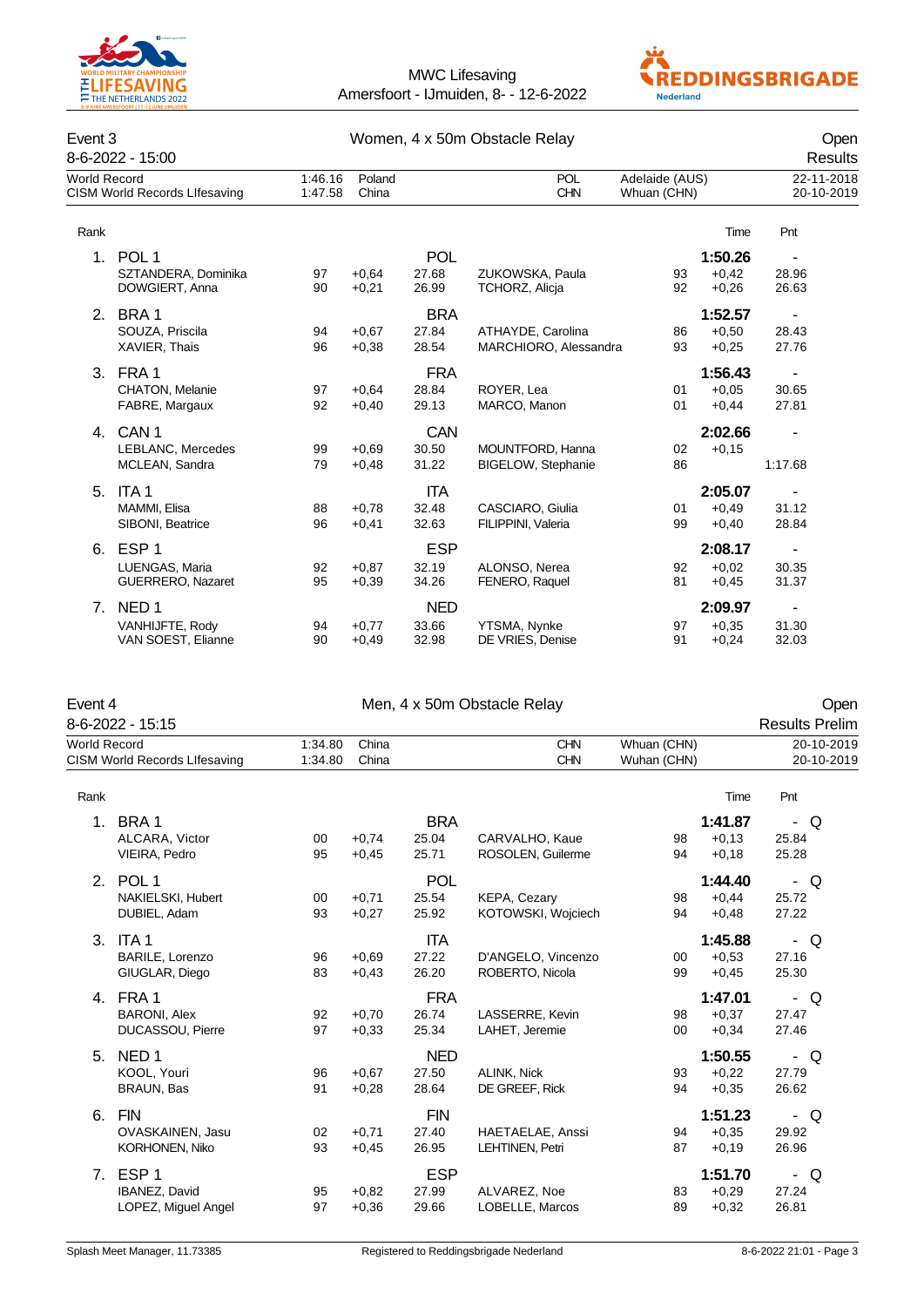



### Event 4, Men, 4 x 50m Obstacle Relay, Prelim, Open

| Rank |                    |    |         |            |                             |    | Time    | Pnt   |
|------|--------------------|----|---------|------------|-----------------------------|----|---------|-------|
| 8.   | IRI <sub>1</sub>   |    |         | IRI        |                             |    | 1:52.74 | - Q   |
|      | SARAIE, Sajjad     | 03 | $+0.74$ | 28.09      | DAHGHANI SAADE, Ali         | 01 | $+0.46$ | 30.63 |
|      | ALI ZADEH. Beshad  | 92 | $+0.65$ | 27.66      | HOSSEINAIN NAEINI, Kashayar | 97 | $+0.33$ | 26.36 |
| 9.   | SUI <sub>1</sub>   |    |         | <b>SUI</b> |                             |    | 1:53.08 | - R   |
|      | WANGER, Sandro     | 96 | $+0,71$ | 28.38      | ABGOTTSPON, Jonas           | 98 | $+0.14$ | 27.35 |
|      | MANSER, Bjorn      | 94 | $+0.14$ | 28.85      | LENZLINGER, Jonas           | 00 | $+0.39$ | 28.50 |
| 10.  | CAN <sub>1</sub>   |    |         | CAN        |                             |    | 1:54.86 | - R   |
|      | KIM. Aiden         | 95 | $+0.69$ | 27.82      | DOERKSEN, Derek             | 88 | $+0.67$ | 29.26 |
|      | NEILSON, Ryan      | 98 | $+0.28$ | 29.82      | GERGELY, Casey              | 88 | $+0.38$ | 27.96 |
| 11.  | KUW 1              |    |         | <b>KUW</b> |                             |    | 2:00.68 | ٠     |
|      | ALKLAIFI, Ali      | 95 | $+0.83$ | 31.43      | ALRUMAIDHIN, Wleed          | 97 | $+0.37$ | 29.72 |
|      | ALKLAIFI, Abdullah | 94 | $+0.41$ | 30.70      | ALRAISH, Abdulaziz          | 99 | $+0.47$ | 28.83 |

| Event 4             | 8-6-2022 - 19:30                     |                    | Open<br><b>Results Finals</b> |            |                          |            |                            |                          |
|---------------------|--------------------------------------|--------------------|-------------------------------|------------|--------------------------|------------|----------------------------|--------------------------|
| <b>World Record</b> | <b>CISM World Records Lifesaving</b> | 1:34.80<br>1:34.80 | China<br>China                |            |                          | CHN<br>CHN | Wuhan (CHN)<br>Whuan (CHN) | 20-10-2019<br>20-10-2019 |
| Rank                |                                      |                    |                               |            |                          |            | Time                       | Pnt                      |
| Final A             |                                      |                    |                               |            |                          |            |                            |                          |
|                     | 1. BRA 1                             |                    |                               | <b>BRA</b> |                          |            | 1:38.76 20,00              |                          |
|                     | $\,$                                 |                    | $+0,69$                       | 24.67      |                          |            | $+0,39$                    | 24.91                    |
|                     | $\overline{\phantom{a}}$             |                    | $+0,38$                       | 24.54      |                          |            | $+0,38$                    | 24.64                    |
|                     | 2. POL 1                             |                    |                               | <b>POL</b> |                          |            | 1:40.45 18,00              |                          |
|                     | $\,$                                 |                    | $+0,67$                       | 25.41      |                          |            | $+0,42$                    | 25.30                    |
|                     |                                      |                    | $+0,16$                       | 24.83      |                          |            | $+0,53$                    | 24.91                    |
|                     | 3. ITA 1                             |                    |                               | <b>ITA</b> |                          |            | 1:43.93 16,00              |                          |
|                     | $\,$                                 |                    | $+0,70$                       | 26.01      |                          |            | $+0,40$                    | 26.50                    |
|                     |                                      |                    | $+0,13$                       | 26.09      |                          |            | $+0,33$                    | 25.33                    |
|                     | 4. FRA 1                             |                    |                               | <b>FRA</b> |                          |            | 1:45.44 14,00              |                          |
|                     | $\,$                                 |                    | $+0,63$                       | 26.81      |                          |            | $+0,32$                    | 26.91                    |
|                     | $\overline{\phantom{a}}$             |                    | $+0,41$                       | 25.47      |                          |            | $-0,01$                    | 26.25                    |
|                     | 5. FIN                               |                    |                               | <b>FIN</b> |                          |            | 1:47.19 13,00              |                          |
|                     | $^\mathrm{''}$                       |                    | $+0.64$                       | 26.50      |                          |            | $+0,07$                    | 27.83                    |
|                     |                                      |                    | $+0,38$                       | 26.16      |                          |            | $+0,29$                    | 26.70                    |
|                     | 6. ESP 1                             |                    |                               | <b>ESP</b> |                          |            | 1:50.07 12,00              |                          |
|                     | $\,$                                 |                    | $+0,74$                       | 26.33      |                          |            | $+0,40$                    | 27.75                    |
|                     |                                      |                    | $+0,35$                       | 29.31      |                          |            | $+0,28$                    | 26.68                    |
|                     | 7. NED 1                             |                    |                               | <b>NED</b> |                          |            | 1:50.18 11,00              |                          |
|                     | $\overline{\phantom{a}}$             |                    | $+0,67$                       | 27.36      |                          |            | $+0,28$                    | 27.82                    |
|                     |                                      |                    | $+0,29$                       | 28.47      | $\overline{\phantom{a}}$ |            | $+0,21$                    | 26.53                    |
|                     | 8. IRI1                              |                    |                               | <b>IRI</b> |                          |            | 1:52.31 10,00              |                          |
|                     | $\overline{\phantom{a}}$             |                    | $+0,66$                       | 27.88      | $\overline{\phantom{a}}$ |            | $+0,39$                    | 29.67                    |
|                     | $\overline{\phantom{a}}$             |                    | $+0,47$                       | 27.51      | $\overline{\phantom{a}}$ |            | $+0,33$                    | 27.25                    |
| Final B             |                                      |                    |                               |            |                          |            |                            |                          |
|                     | 9. SUI 1                             |                    |                               | <b>SUI</b> |                          |            | 1:53.08                    | 8,00                     |
|                     | $\overline{\phantom{a}}$             |                    |                               |            |                          |            |                            |                          |
|                     |                                      |                    |                               |            |                          |            |                            |                          |
|                     | 10. CAN 1                            |                    |                               | CAN        |                          |            | 1:54.86                    | 7,00                     |
|                     |                                      |                    |                               |            |                          |            |                            |                          |
|                     | $\,$                                 |                    |                               |            |                          |            |                            |                          |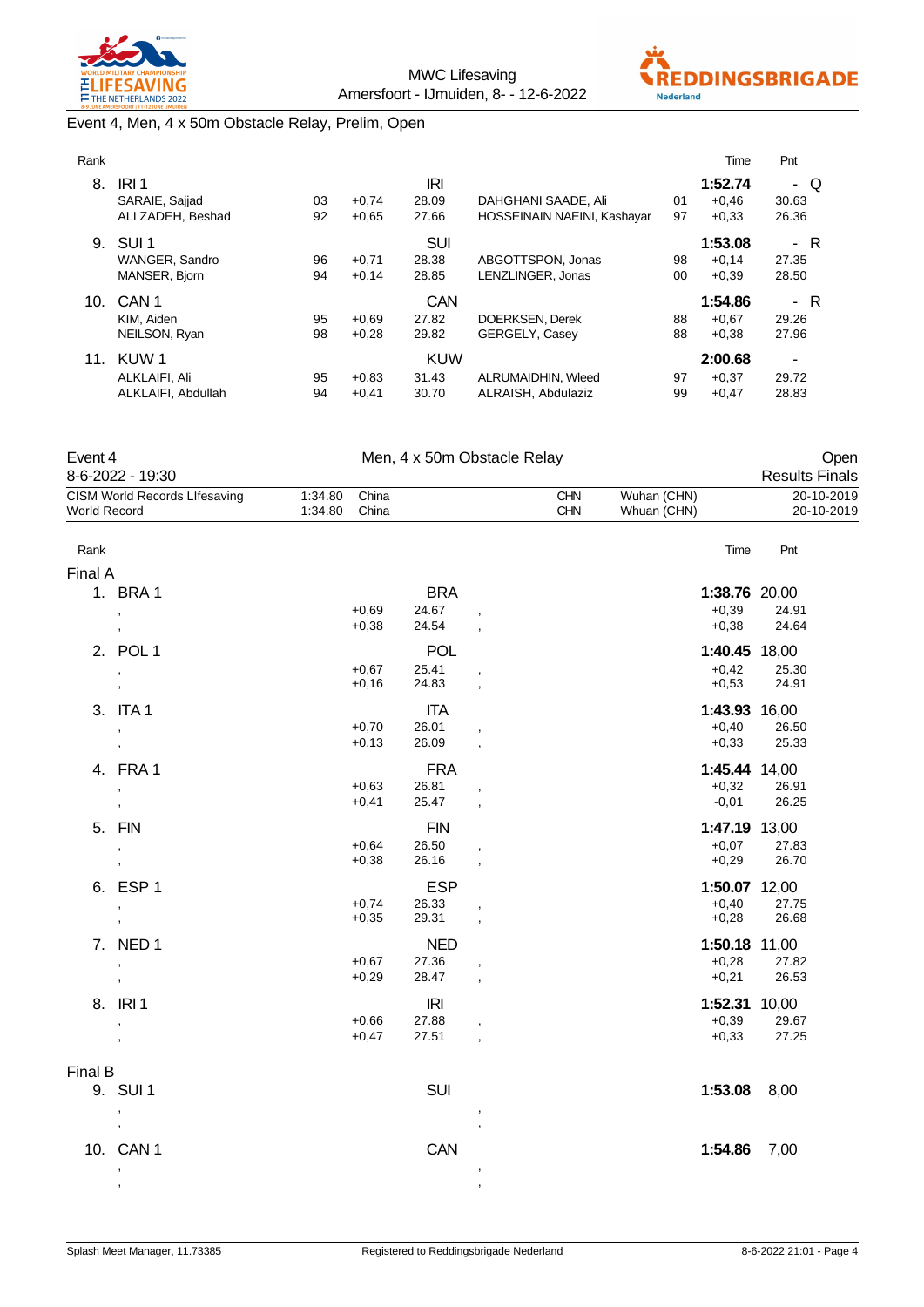



# Event 4, Men, 4 x 50m Obstacle Relay, Final, Open

| Rank |           |            | Time           | Pnt |
|------|-----------|------------|----------------|-----|
|      | 11. KUW 1 | <b>KUW</b> | $2:00.68$ 6,00 |     |
|      |           |            |                |     |
|      |           |            |                |     |

| Event 5        |                                                                                                                                        |    | Women, Line Throw |                |                 |       | Open       |  |
|----------------|----------------------------------------------------------------------------------------------------------------------------------------|----|-------------------|----------------|-----------------|-------|------------|--|
|                | 8-6-2022 - 19:50                                                                                                                       |    |                   |                |                 |       | Results    |  |
|                | World Record                                                                                                                           |    | Netherlands       | <b>NED</b>     | Warendord (GER) |       | 20-11-2009 |  |
| Rank           |                                                                                                                                        |    |                   |                |                 | Time  | Pnt        |  |
| 1 <sub>1</sub> | ESP <sub>1</sub><br>LUENGAS, Maria                                                                                                     | 92 | <b>ESP</b>        | ALONSO, Nerea  | 92              | 12.84 |            |  |
| 2.             | FRA 1<br>CHATON, Melanie                                                                                                               | 97 | <b>FRA</b>        | FABRE, Margaux | 92              | 14.69 |            |  |
| 3.             | NED <sub>1</sub><br>VANHIJFTE, Rody                                                                                                    | 94 | <b>NED</b>        | YTSMA, Nynke   | 97              | 28.46 |            |  |
| DSQ            | ITA <sub>1</sub><br>53 - Victim exiting the water before the 45-second acoustic completion signal.<br>FILIPPINI, Valeria, MAMMI, Elisa |    | <b>ITA</b>        |                |                 |       |            |  |
| <b>DSQ</b>     | BRA1<br>53 - Victim exiting the water before the 45-second acoustic completion signal.<br>MARCHIORO, Alessandra, SOUZA, Tatiana        |    | <b>BRA</b>        |                |                 |       |            |  |
|                | DSQ POL 1<br>1 - Not completing the event in accordance with the event description or general rules.                                   |    | <b>POL</b>        |                |                 |       |            |  |
|                | ZUKOWSKA, Paula, TCHORZ, Alicja                                                                                                        |    |                   |                |                 |       |            |  |
| <b>DNF</b>     | CAN <sub>1</sub><br>BORTOLOTI, Claire, PALMER, Marlee                                                                                  |    | <b>CAN</b>        |                |                 |       |            |  |

| Event 6             |                                          |      | Men, Line Throw |                     |                  |       | Open                  |  |
|---------------------|------------------------------------------|------|-----------------|---------------------|------------------|-------|-----------------------|--|
|                     | 8-6-2022 - 15:45                         |      |                 |                     |                  |       | <b>Results Prelim</b> |  |
| <b>World Record</b> |                                          | 9.01 | Switserland     | <b>SUI</b>          | Alexandria (EGY) |       | 6-10-2010             |  |
| Rank                |                                          |      |                 |                     |                  | Time  | Pnt                   |  |
| 1.                  | SUI <sub>1</sub><br>ABGOTTSPON, Jonas    | 98   | <b>SUI</b>      | FAVEZ, Gabriel      | 97               | 11.50 | - Q                   |  |
| 2.                  | IRI <sub>1</sub><br>NAMAYANDEHKAR, Mahdi | 99   | IRI             | SARAIE, Sajjad      | 03               | 13.66 | - Q                   |  |
| 3.                  | ESP <sub>1</sub><br>DEL RIO, Igor        | 86   | <b>ESP</b>      | LOPEZ, Miguel Angel | 97               | 14.78 | - Q                   |  |
| 4.                  | NED <sub>1</sub><br>DE GREEF, Rick       | 94   | <b>NED</b>      | KOOL, Youri         | 96               | 18.22 | - Q                   |  |
| 5.                  | CAN <sub>1</sub><br>ST-JEAN, Olivier     | 95   | CAN             | GERGELY, Casey      | 30.21<br>88      |       | - Q                   |  |
| 6.                  | BRA1<br>MAEHLER, Roberto                 | 85   | <b>BRA</b>      | VALENTE, Miguel     | 93               | 31.24 | - Q                   |  |
| 7.                  | FRA1<br>DUCASSOU, Pierre                 | 97   | <b>FRA</b>      | ETCHEVERRY, Santxo  | 02               | 32.54 | - Q                   |  |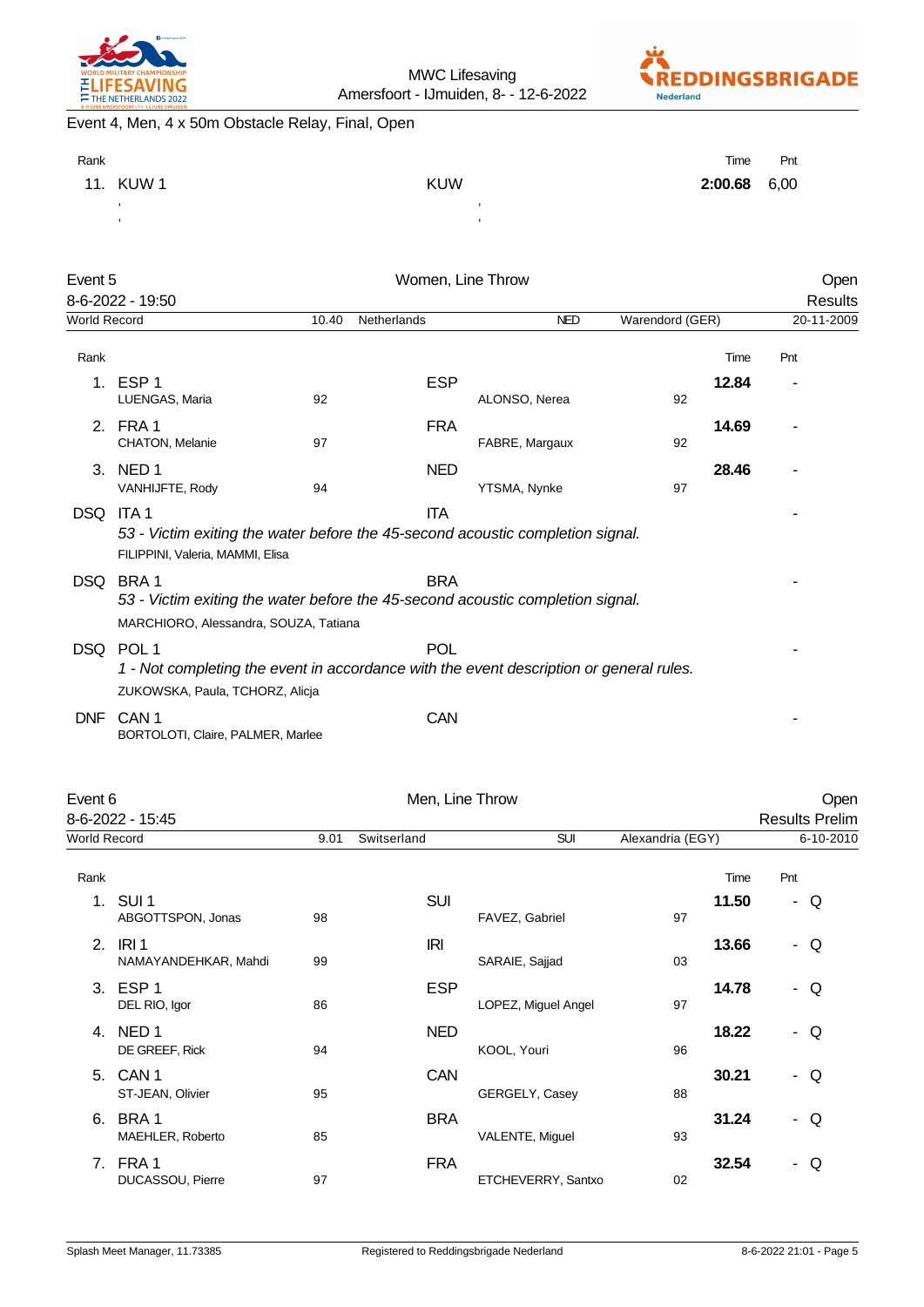



Event 6, Men, Line Throw, Prelim, Open

| Rank       |                                                                                           | Time                                                                                                     | Pnt |
|------------|-------------------------------------------------------------------------------------------|----------------------------------------------------------------------------------------------------------|-----|
| DSQ.       | FIN 1<br>58 - Line thrower executing practice throws.<br>KORHONEN, Niko, OVASKAINEN, Jasu | <b>FIN</b>                                                                                               |     |
| DSQ.       | KUW 1<br>wall/edge. (DQ51).<br>ALRUMAIDHIN, Moho, ALKANDARI, Abddariz                     | KUW<br>51 - Victim not keeping a grasp on the crossbar when grasping the line for the pull to the finish |     |
| <b>DNF</b> | ITA 1<br>D'ANGELO, Vincenzo, BARILE, Lorenzo                                              | <b>ITA</b>                                                                                               |     |
| <b>DNF</b> | POL 1<br>KOTOWSKI, Wojciech, DUBIEL, Adam                                                 | POL                                                                                                      |     |

|              | Event 6          |      | Men, Line Throw                                                                |            | Open             |                      |
|--------------|------------------|------|--------------------------------------------------------------------------------|------------|------------------|----------------------|
|              | 8-6-2022 - 20:00 |      |                                                                                |            |                  | <b>Results Final</b> |
| World Record |                  | 9.01 | Switserland                                                                    | <b>SUI</b> | Alexandria (EGY) | 6-10-2010            |
| Rank         |                  |      |                                                                                |            | Time             | Pnt                  |
|              | 1. SUI 1         |      | <b>SUI</b>                                                                     |            |                  | 10.94 20,00          |
|              | $\cdot$          |      | $\,$                                                                           |            |                  |                      |
|              | 2. FRA 1         |      | <b>FRA</b>                                                                     |            |                  | 12.92 18,00          |
|              | $\cdot$          |      |                                                                                |            |                  |                      |
|              | 3. CAN 1         |      | <b>CAN</b>                                                                     |            |                  | 14.09 16,00          |
|              | $\cdot$          |      | $\cdot$                                                                        |            |                  |                      |
|              | 4. BRA 1         |      | <b>BRA</b>                                                                     |            |                  | 16.42 14,00          |
|              | $\,$             |      |                                                                                |            |                  |                      |
|              | 5. NED 1         |      | <b>NED</b>                                                                     |            |                  | 24.40 13,00          |
|              | $\,$             |      | $\cdot$                                                                        |            |                  |                      |
|              | 6. ESP 1         |      | <b>ESP</b>                                                                     |            |                  | 34.40 12,00          |
|              | $\,$             |      | $\cdot$                                                                        |            |                  |                      |
| DSQ          | IRI <sub>1</sub> |      | <b>IRI</b>                                                                     |            |                  |                      |
|              |                  |      | 53 - Victim exiting the water before the 45-second acoustic completion signal. |            |                  |                      |

,, ,

| <b>VOLPINI, Frederica</b><br><b>ITA</b><br>Riccione (ITA)<br>World Record<br>55.40<br>CISM World Records Lifesaving<br>PATLASOVA, Mariia<br><b>RUS</b><br>Whuan (CHN)<br>58.75<br>YB<br>Rank<br>Pnt<br>Time | Open<br><b>Results Prelim</b> |  |  |  |
|-------------------------------------------------------------------------------------------------------------------------------------------------------------------------------------------------------------|-------------------------------|--|--|--|
|                                                                                                                                                                                                             | 25-5-2019<br>20-10-2019       |  |  |  |
|                                                                                                                                                                                                             |                               |  |  |  |
| <b>FRA</b><br>MONTAGUT, Lola<br>98<br>1:04.77<br>- A                                                                                                                                                        |                               |  |  |  |
| <b>BRA</b><br>XAVIER, Thais<br>96<br>1:04.93<br>2.<br>- A                                                                                                                                                   |                               |  |  |  |
| <b>FRA</b><br>ROYER, Lea<br>1:05.24<br>01<br>3.<br>- A                                                                                                                                                      |                               |  |  |  |
| <b>ESP</b><br>LUENGAS, Maria<br>92<br>1:06.72<br>- A<br>4.                                                                                                                                                  |                               |  |  |  |
| <b>ITA</b><br>1:09.67<br>FILIPPINI, Valeria<br>5.<br>99<br>- A                                                                                                                                              |                               |  |  |  |
| <b>CAN</b><br>LEBLANC, Mercedes<br>99<br>1:10.03<br>6.<br>- A                                                                                                                                               |                               |  |  |  |
| 1:11.00<br>VAN SOEST, Elianne<br><b>NED</b><br>90<br>- A                                                                                                                                                    |                               |  |  |  |
| DE VRIES, Denise<br><b>NED</b><br>91<br>1:16.55<br>- A<br>8.                                                                                                                                                |                               |  |  |  |
| CAN<br><b>BORTOLOTI, Claire</b><br>87<br>1:20.68<br>- B<br>9.                                                                                                                                               |                               |  |  |  |
| <b>ESP</b><br>GARCIA, Sheyla<br>87<br>1:22.92<br>- B<br>10.                                                                                                                                                 |                               |  |  |  |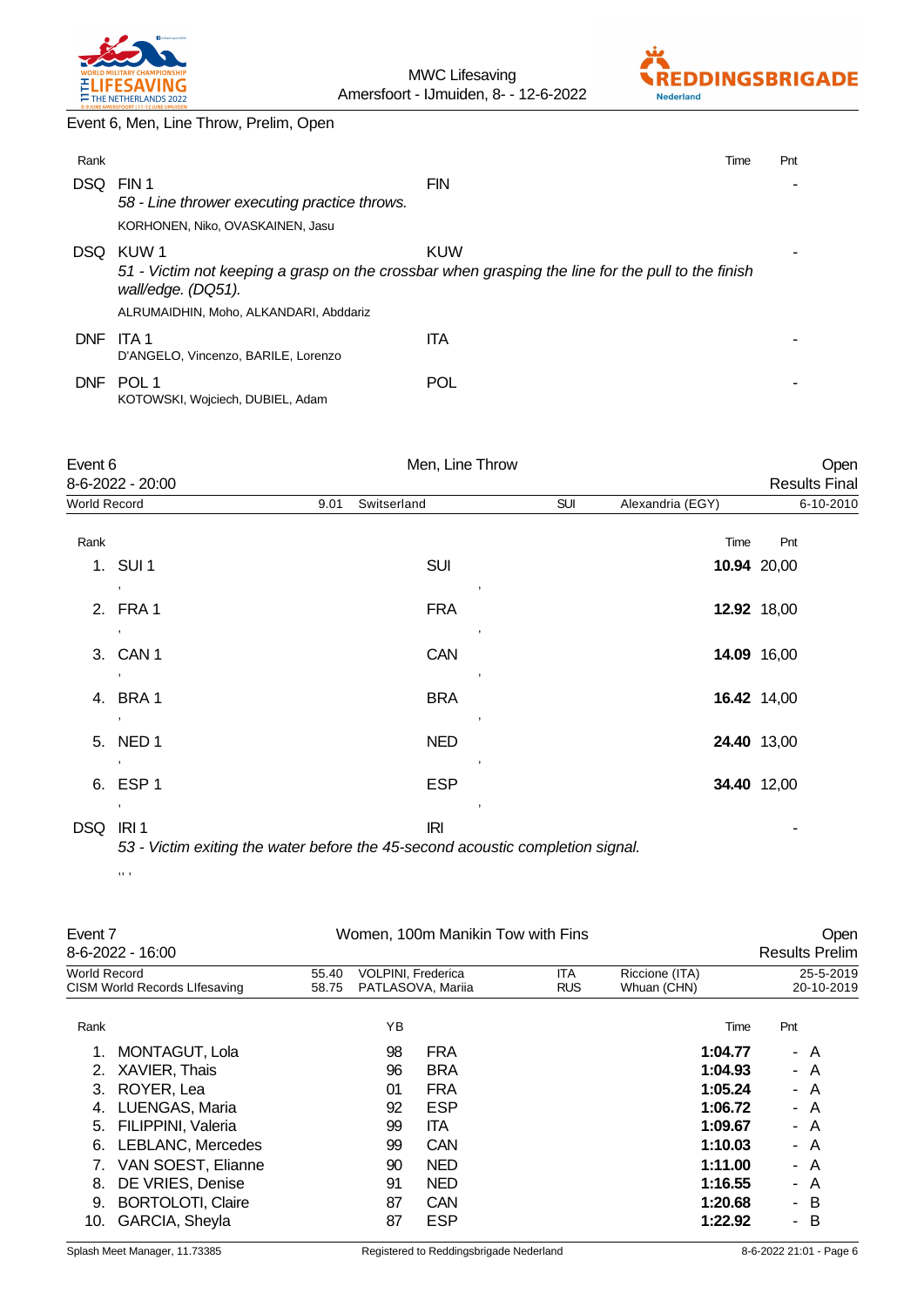

MWC Lifesaving Amersfoort - IJmuiden, 8- - 12-6-2022



Event 7, Women, 100m Manikin Tow with Fins, Prelim, Open

| Rank |                        | ΥB |                                                                                                   | Time | Pnt |
|------|------------------------|----|---------------------------------------------------------------------------------------------------|------|-----|
| DSQ. | MAMMI, Elisa           | 88 | <b>ITA</b>                                                                                        |      |     |
|      | passes the 10 m line.  |    | 34 - The line of the rescue tube not becoming fully extended before the top of the manikin's head |      |     |
| DSQ. | <b>VENTORIN, Thamy</b> | 87 | <b>BRA</b>                                                                                        |      |     |

*34 - The line of the rescue tube not becoming fully extended before the top of the manikin's head passes the 10 m line.*

| Event 7      |                               |       | Women, 100m Manikin Tow with Fins |                   | Open       |                |                       |
|--------------|-------------------------------|-------|-----------------------------------|-------------------|------------|----------------|-----------------------|
|              | 8-6-2022 - 20:20              |       |                                   |                   |            |                | <b>Results Finals</b> |
|              | CISM World Records Lifesaving | 58.75 |                                   | PATLASOVA, Mariia | <b>RUS</b> | Whuan (CHN)    | 20-10-2019            |
| World Record |                               | 55.40 | VOLPINI, Frederica                |                   | ITA        | Riccione (ITA) | 25-5-2019             |
| Rank         |                               |       | ΥB                                |                   |            | Time           | Pnt                   |
| Final A      |                               |       |                                   |                   |            |                |                       |
|              | LUENGAS, Maria                |       | 92                                | <b>ESP</b>        |            | 1:00.83 20,00  |                       |
| 2.           | XAVIER, Thais                 |       | 96                                | <b>BRA</b>        |            | 1:02.51 18,00  |                       |
| 3.           | ROYER, Lea                    |       | 01                                | <b>FRA</b>        |            | 1:02.87 16,00  |                       |
| 4.           | MONTAGUT, Lola                |       | 98                                | <b>FRA</b>        |            | 1:02.95 14,00  |                       |
| 5.           | FILIPPINI, Valeria            |       | 99                                | <b>ITA</b>        |            | 1:07.33 13,00  |                       |
| 6.           | <b>LEBLANC, Mercedes</b>      |       | 99                                | <b>CAN</b>        |            | 1:08.43 12,00  |                       |
| 7.           | VAN SOEST, Elianne            |       | 90                                | <b>NED</b>        |            | 1:14.23 11,00  |                       |
| 8.           | DE VRIES, Denise              |       | 91                                | <b>NED</b>        |            | 1:21.99 10,00  |                       |
| Final B      |                               |       |                                   |                   |            |                |                       |
| 9.           | <b>BORTOLOTI, Claire</b>      |       | 87                                | <b>CAN</b>        |            | 1:20.68        | 8,00                  |
| 10.          | GARCIA, Sheyla                |       | 87                                | <b>ESP</b>        |            | 1:22.92        | 7,00                  |

| Event 8             |                                      |                | Men, 100m Manikin Tow with Fins |            | Open                     |                              |     |                               |
|---------------------|--------------------------------------|----------------|---------------------------------|------------|--------------------------|------------------------------|-----|-------------------------------|
|                     | 8-6-2022 - 16:15                     |                |                                 |            |                          |                              |     | <b>Results Prelim</b>         |
| <b>World Record</b> | <b>CISM World Records Lifesaving</b> | 49.02<br>49.17 | MUSSO, Jacopo<br>KABANOV, Pavel |            | <b>ITA</b><br><b>RUS</b> | Wroclaw (POL)<br>Whuan (CHN) |     | $22 - 7 - 2017$<br>20-10-2019 |
| Rank                |                                      |                | YB                              |            |                          | Time                         | Pnt |                               |
| 1.                  | KUIVALIANEN, Joonas                  |                | 90                              | <b>FIN</b> |                          | 55.78                        |     | - A                           |
| 2.                  | KEPA, Cezary                         |                | 98                              | <b>POL</b> |                          | 56.49                        |     | $-A$                          |
| 3.                  | DEL RIO, Igor                        |                | 86                              | <b>ESP</b> |                          | 56.51                        |     | - A                           |
| 4.                  | LAHET, Jeremie                       |                | $00\,$                          | <b>FRA</b> |                          | 56.56                        |     | - A                           |
| 5.                  | DUCASSOU, Pierre                     |                | 97                              | <b>FRA</b> |                          | 56.97                        |     | - A                           |
| 6.                  | SZURMEIJ, Mateusz                    |                | 85                              | <b>POL</b> |                          | 57.23                        |     | - A                           |
| 7.                  | HOSSEINAIN NAEINI, Kashayar          |                | 97                              | IRI        |                          | 57.77                        |     | - A                           |
| 8.                  | LOBELLE, Marcos                      |                | 89                              | <b>ESP</b> |                          | 58.74                        |     | - A                           |
| 9.                  | LENZLINGER, Jonas                    |                | $00\,$                          | <b>SUI</b> |                          | 59.50                        |     | - B                           |
| 10.                 | D'ANGELO, Vincenzo                   |                | 00                              | <b>ITA</b> |                          | 1:00.49                      |     | - B                           |
| 11.                 | ABGOTTSPON, Jonas                    |                | 98                              | <b>SUI</b> |                          | 1:00.82                      |     | - B                           |
| 12.                 | LEHTINEN, Petri                      |                | 87                              | <b>FIN</b> |                          | 1:03.27                      |     | - B                           |
| 13.                 | ALINK, Nick                          |                | 93                              | <b>NED</b> |                          | 1:04.91                      |     | - B                           |
| 14.                 | <b>BRAVENBOEK, Mike</b>              |                | 95                              | <b>NED</b> |                          | 1:05.35                      |     | - B                           |
| 15.                 | GIUGLAR, Diego                       |                | 83                              | <b>ITA</b> |                          | 1:05.60                      |     | - B                           |
| 16.                 | DOERKSEN, Derek                      |                | 88                              | CAN        |                          | 1:06.06                      |     | - B                           |
| 17.                 | ALI ZADEH, Beshad                    |                | 92                              | IRI        |                          | 1:08.96                      |     | $-R$                          |
| 18.                 | ALKLAIFI, Abdullah                   |                | 94                              | <b>KUW</b> |                          | 1:10.64                      |     | - R                           |
| 19.                 | ALKLAIFI, Ali                        |                | 95                              | <b>KUW</b> |                          | 1:11.66                      |     |                               |
| 20.                 | VALENTE, Miguel                      |                | 93                              | <b>BRA</b> |                          | 1:11.95                      |     |                               |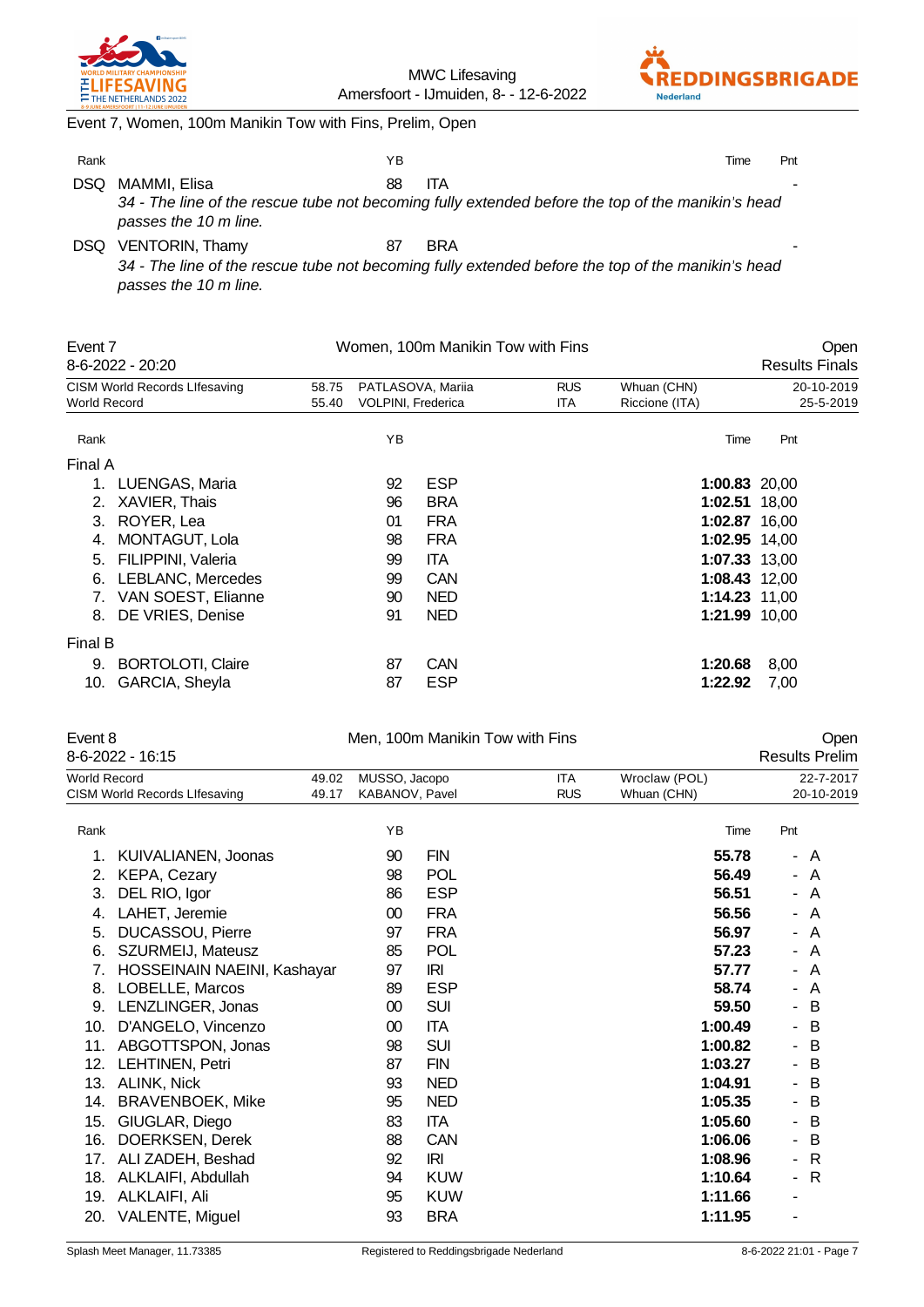



Event 8, Men, 100m Manikin Tow with Fins, Prelim, Open

| Rank       |                                 | ΥB |            | Time    | Pnt                      |
|------------|---------------------------------|----|------------|---------|--------------------------|
|            | 21. NEILSON, Ryan               | 98 | CAN        | 1:13.27 | ۰                        |
|            | 22. CARVALHO, Kaue              | 98 | <b>BRA</b> | 1:18.45 | $\overline{\phantom{a}}$ |
|            | DNS SANTIAGO SALINAS, Christian | 88 | COL        |         |                          |
| <b>DNF</b> | VALENCIA LLANOS, Jefferson      | 86 | COL        |         |                          |

| Event 8      |                               |       |                |            | Men, 100m Manikin Tow with Fins |               |               |                       | Open       |
|--------------|-------------------------------|-------|----------------|------------|---------------------------------|---------------|---------------|-----------------------|------------|
|              | 8-6-2022 - 20:30              |       |                |            |                                 |               |               | <b>Results Finals</b> |            |
|              | CISM World Records Lifesaving | 49.17 | KABANOV, Pavel |            | <b>RUS</b>                      | Whuan (CHN)   |               |                       | 20-10-2019 |
| World Record |                               | 49.02 | MUSSO, Jacopo  |            | ITA                             | Wroclaw (POL) |               |                       | 22-7-2017  |
| Rank         |                               |       | YB             |            |                                 |               | Time          | Pnt                   |            |
| Final A      |                               |       |                |            |                                 |               |               |                       |            |
| 1.           | KEPA, Cezary                  |       | 98             | <b>POL</b> |                                 |               |               | 55.31 20,00           |            |
| 2.           | SZURMEIJ, Mateusz             |       | 85             | <b>POL</b> |                                 |               |               | 55.42 18,00           |            |
| 3.           | LOBELLE, Marcos               |       | 89             | <b>ESP</b> |                                 |               |               | 55.94 16,00           |            |
| 4.           | DUCASSOU, Pierre              |       | 97             | <b>FRA</b> |                                 |               |               | 55.97 14,00           |            |
| 5.           | LAHET, Jeremie                |       | 00             | <b>FRA</b> |                                 |               |               | 56.16 13,00           |            |
| 6.           | DEL RIO, Igor                 |       | 86             | <b>ESP</b> |                                 |               |               | 58.12 12,00           |            |
| 7.           | KUIVALIANEN, Joonas           |       | 90             | <b>FIN</b> |                                 |               |               | 59.31 11,00           |            |
| 8.           | HOSSEINAIN NAEINI, Kashayar   |       | 97             | <b>IRI</b> |                                 |               | 1:05.42 10,00 |                       |            |
| Final B      |                               |       |                |            |                                 |               |               |                       |            |
| 9.           | LENZLINGER, Jonas             |       | 00             | <b>SUI</b> |                                 |               | 59.50         | 8,00                  |            |
| 10.          | D'ANGELO, Vincenzo            |       | 00             | <b>ITA</b> |                                 |               | 1:00.49       | 7,00                  |            |
| 11.          | ABGOTTSPON, Jonas             |       | 98             | <b>SUI</b> |                                 |               | 1:00.82       | 6,00                  |            |
| 12.          | LEHTINEN, Petri               |       | 87             | <b>FIN</b> |                                 |               | 1:03.27       | 5,00                  |            |
| 13.          | ALINK, Nick                   |       | 93             | <b>NED</b> |                                 |               | 1:04.91       | 4,00                  |            |
| 14.          | <b>BRAVENBOEK, Mike</b>       |       | 95             | <b>NED</b> |                                 |               | 1:05.35       | 3,00                  |            |
| 15.          | GIUGLAR, Diego                |       | 83             | <b>ITA</b> |                                 |               | 1:05.60       | 2,00                  |            |
| 16.          | DOERKSEN, Derek               |       | 88             | <b>CAN</b> |                                 |               | 1:06.06       | 1,00                  |            |
|              |                               |       |                |            |                                 |               |               |                       |            |

| Event 9<br>8-6-2022 - 16:30                   |    |                                                       |                              |                          |                                 |                                                             | Open<br><b>Results Prelim</b>                                                                                                                            |
|-----------------------------------------------|----|-------------------------------------------------------|------------------------------|--------------------------|---------------------------------|-------------------------------------------------------------|----------------------------------------------------------------------------------------------------------------------------------------------------------|
| World Record<br>CISM World Records Lifesaving |    |                                                       |                              |                          | Gold Coast (AUS)<br>Whuan (CHN) |                                                             | $6 - 8 - 2016$<br>20-10-2019                                                                                                                             |
|                                               | ΥB |                                                       |                              |                          | Time                            | Pnt                                                         |                                                                                                                                                          |
| FABRE, Margaux                                | 92 | <b>FRA</b>                                            |                              |                          |                                 |                                                             | - A                                                                                                                                                      |
| SOUZA, Priscila                               | 94 | <b>BRA</b>                                            |                              |                          |                                 |                                                             | - A                                                                                                                                                      |
| XAVIER, Thais                                 | 96 | <b>BRA</b>                                            |                              |                          |                                 |                                                             | - A                                                                                                                                                      |
| ROYER, Lea                                    | 01 | <b>FRA</b>                                            |                              |                          |                                 |                                                             | - A                                                                                                                                                      |
| SZTANDERA, Dominika                           | 97 | <b>POL</b>                                            |                              |                          |                                 |                                                             | - A                                                                                                                                                      |
| DOWGIERT, Anna                                | 90 | POL                                                   |                              |                          |                                 |                                                             | - A                                                                                                                                                      |
| SIBONI, Beatrice                              | 96 | ITA.                                                  |                              |                          |                                 |                                                             | - A                                                                                                                                                      |
| LUENGAS, Maria                                | 92 | <b>ESP</b>                                            |                              |                          |                                 |                                                             | A                                                                                                                                                        |
| PALMER, Marlee                                | 92 | <b>CAN</b>                                            |                              |                          |                                 |                                                             | - B                                                                                                                                                      |
| MCLEAN, Sandra                                | 79 | <b>CAN</b>                                            |                              |                          |                                 |                                                             | B                                                                                                                                                        |
| AVILA GOMEZ, Nataly Astrid                    | 99 | COL                                                   |                              |                          |                                 |                                                             | - B                                                                                                                                                      |
| VAN SOEST, Elianne                            | 90 | <b>NED</b>                                            |                              |                          |                                 |                                                             | B                                                                                                                                                        |
| VANHIJFTE, Rody                               | 94 | <b>NED</b>                                            |                              |                          |                                 |                                                             | B                                                                                                                                                        |
| FILIPPINI, Valeria                            | 99 | <b>ITA</b>                                            |                              |                          |                                 |                                                             | B                                                                                                                                                        |
| FENERO, Raquel                                | 81 | <b>ESP</b>                                            |                              |                          |                                 |                                                             | B                                                                                                                                                        |
|                                               | 99 | COL                                                   |                              |                          | 50.10                           |                                                             | B                                                                                                                                                        |
|                                               |    | 32.79<br>33.93<br><b>SUARES HUERTAS, Edna Mayerly</b> | QUILTER, Laura<br>WU, Huimin | Women, 50m Manikin Carry | <b>NZL</b><br><b>CHN</b>        | 36.67<br>37.87<br>40.18<br>43.47<br>46.99<br>48.05<br>48.47 | 35.48<br>36.66<br>36.86<br>38.62<br>39.00<br>$\sim$<br>43.66<br>$\sim$<br>45.42<br>$\sim$<br>$\sim$<br>48.30<br>$\overline{\phantom{0}}$<br>$\sim$<br>۰. |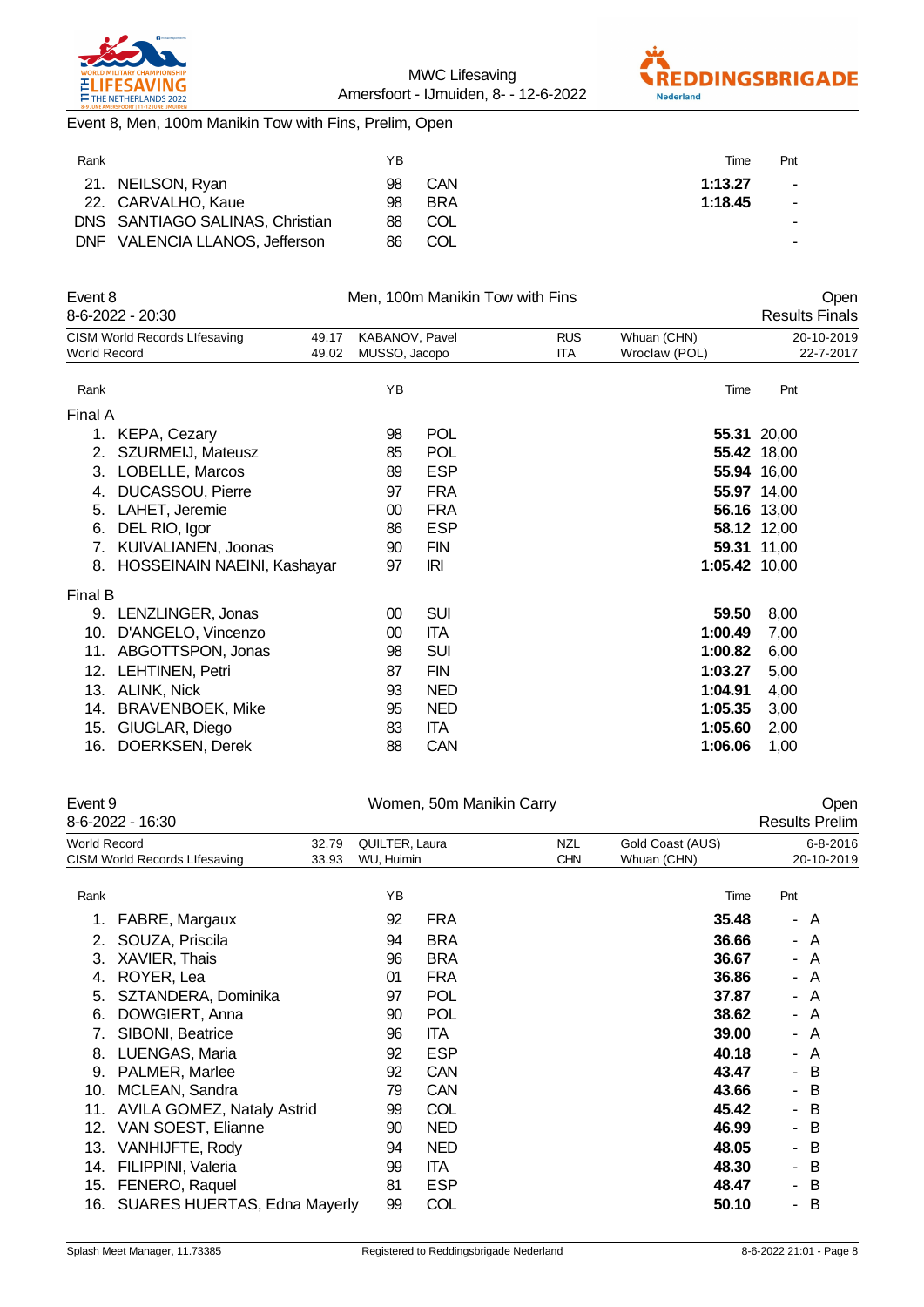



## Event 9 Women, 50m Manikin Carry Open

| ᆫ᠈ᄓᄔ୰<br>8-6-2022 - 20:50                                   |                |                              | <u>WONDER, JUNI MANINI UAN Y</u> |                   |                                 | UPULI<br><b>Results Finals</b> |
|-------------------------------------------------------------|----------------|------------------------------|----------------------------------|-------------------|---------------------------------|--------------------------------|
| <b>CISM World Records Lifesaving</b><br><b>World Record</b> | 33.93<br>32.79 | WU, Huimin<br>QUILTER, Laura |                                  | <b>CHN</b><br>NZL | Whuan (CHN)<br>Gold Coast (AUS) | 20-10-2019<br>$6 - 8 - 2016$   |
| Rank                                                        |                | ΥB                           |                                  |                   | Time                            | Pnt                            |
| Final A                                                     |                |                              |                                  |                   |                                 |                                |
| 1.<br>FABRE, Margaux                                        |                | 92                           | <b>FRA</b>                       |                   |                                 | 35.58 20,00                    |
| SOUZA, Priscila<br>2.                                       |                | 94                           | <b>BRA</b>                       |                   |                                 | 35.67 18,00                    |
| XAVIER, Thais<br>3.                                         |                | 96                           | <b>BRA</b>                       |                   |                                 | 36.20 16,00                    |
| SZTANDERA, Dominika<br>4.                                   |                | 97                           | <b>POL</b>                       |                   |                                 | 37.08 14,00                    |
| ROYER, Lea<br>5.                                            |                | 01                           | <b>FRA</b>                       |                   |                                 | 37.61 13,00                    |
| SIBONI, Beatrice<br>6.                                      |                | 96                           | ITA.                             |                   |                                 | 37.67 12,00                    |
| LUENGAS, Maria<br>7.                                        |                | 92                           | <b>ESP</b>                       |                   |                                 | 39.07 11,00                    |
| DOWGIERT, Anna<br>8.                                        |                | 90                           | <b>POL</b>                       |                   |                                 | <b>39.98</b> 10,00             |
| Final B                                                     |                |                              |                                  |                   |                                 |                                |
| PALMER, Marlee<br>9.                                        |                | 92                           | <b>CAN</b>                       |                   | 43.47                           | 8,00                           |
| MCLEAN, Sandra<br>10.                                       |                | 79                           | <b>CAN</b>                       |                   | 43.66                           | 7,00                           |
| <b>AVILA GOMEZ, Nataly Astrid</b><br>11.                    |                | 99                           | <b>COL</b>                       |                   | 45.42                           | 6,00                           |
| 12.<br>VAN SOEST, Elianne                                   |                | 90                           | <b>NED</b>                       |                   | 46.99                           | 5,00                           |
| 13.<br>VANHIJFTE, Rody                                      |                | 94                           | <b>NED</b>                       |                   | 48.05                           | 4,00                           |
| FILIPPINI, Valeria<br>14.                                   |                | 99                           | <b>ITA</b>                       |                   | 48.30                           | 3,00                           |
| FENERO, Raquel<br>15.                                       |                | 81                           | <b>ESP</b>                       |                   | 48.47                           | 2,00                           |
| 16. SUARES HUERTAS, Edna Mayerly                            |                | 99                           | COL                              |                   | 50.10                           | 1,00                           |

| Event 10<br>8-6-2022 - 16:45 |                                      |                |                                                                       | Men, 50m Manikin Carry |  |                              | Open<br><b>Results Prelim</b>            |  |
|------------------------------|--------------------------------------|----------------|-----------------------------------------------------------------------|------------------------|--|------------------------------|------------------------------------------|--|
| <b>World Record</b>          | <b>CISM World Records Lifesaving</b> | 27.27<br>29.94 | <b>WIECK, Danny</b><br><b>GER</b><br><b>POL</b><br>KOTOWSKI, Wojciech |                        |  | Wroclow (POL)<br>Whuan (CHN) | 22-7-2017<br>20-10-2019                  |  |
| Rank                         |                                      |                | YB                                                                    |                        |  | Time                         | Pnt                                      |  |
| 1.                           | KOTOWSKI, Wojciech                   |                | 94                                                                    | <b>POL</b>             |  | 30.30                        | - A                                      |  |
| 2.                           | D'ANGELO, Vincenzo                   |                | 00                                                                    | <b>ITA</b>             |  | 30.62                        | A<br>$\overline{\phantom{0}}$            |  |
| 3.                           | ROSOLEN, Guilerme                    |                | 94                                                                    | <b>BRA</b>             |  | 30.82                        | A<br>$\overline{\phantom{0}}$            |  |
| 4.                           | LOPEZ, Miguel Angel                  |                | 97                                                                    | <b>ESP</b>             |  | 30.86                        | A                                        |  |
| 5.                           | NAKIELSKI, Hubert                    |                | 00                                                                    | <b>POL</b>             |  | 30.92                        | A<br>$\overline{\phantom{0}}$            |  |
| 6.                           | LAHET, Jeremie                       |                | 00                                                                    | <b>FRA</b>             |  | 31.55                        | A<br>Ξ.                                  |  |
| 7.                           | <b>BARILE, Lorenzo</b>               |                | 96                                                                    | <b>ITA</b>             |  | 31.90                        | A                                        |  |
| 8.                           | VIEIRA, Pedro                        |                | 95                                                                    | <b>BRA</b>             |  | 32.69                        | A<br>Ξ.                                  |  |
| 9.                           | <b>DUCASSOU, Pierre</b>              |                | 97                                                                    | <b>FRA</b>             |  | 33.51                        | B<br>۰                                   |  |
| 10.                          | <b>KORHONEN, Niko</b>                |                | 93                                                                    | <b>FIN</b>             |  | 34.00                        | B<br>$\overline{\phantom{0}}$            |  |
| 11.                          | DE GREEF, Rick                       |                | 94                                                                    | <b>NED</b>             |  | 34.09                        | B<br>$\overline{\phantom{0}}$            |  |
| 12.                          | ALI ZADEH, Beshad                    |                | 92                                                                    | IRI                    |  | 34.20                        | B<br>$\overline{\phantom{0}}$            |  |
| 13.                          | VALENCIA LLANOS, Jefferson           |                | 86                                                                    | COL                    |  | 34.71                        | B<br>$\overline{\phantom{0}}$            |  |
| 14.                          | OVASKAINEN, Jasu                     |                | 02                                                                    | <b>FIN</b>             |  | 35.16                        | B<br>$\overline{\phantom{0}}$            |  |
| 15.                          | WANGER, Sandro                       |                | 96                                                                    | <b>SUI</b>             |  | 35.17                        | B<br>$\overline{\phantom{0}}$            |  |
| 16.                          | <b>ALINK, Nick</b>                   |                | 93                                                                    | <b>NED</b>             |  | 35.25                        | B<br>۰                                   |  |
| 17.                          | <b>SENFTEN, Cyril</b>                |                | 98                                                                    | <b>SUI</b>             |  | 35.48                        | R<br>$\overline{\phantom{0}}$            |  |
| 18.                          | PELIZ, Guillirmo                     |                | 84                                                                    | <b>ESP</b>             |  | 37.24                        | $\mathsf{R}$<br>$\overline{\phantom{0}}$ |  |
| 19.                          | ALRAISH, Abdulaziz                   |                | 99                                                                    | <b>KUW</b>             |  | 37.42                        | ä,                                       |  |
| 20.                          | DARYAPOOR, Amir Ali                  |                | 03                                                                    | <b>IRI</b>             |  | 37.62                        | ۰                                        |  |
| 21.                          | GERGELY, Casey                       |                | 88                                                                    | CAN                    |  | 39.61                        | ۰                                        |  |
| 22.                          | ALKANDARI, Abddariz                  |                | 97                                                                    | <b>KUW</b>             |  | 43.79                        |                                          |  |
| 23.                          | NEILSON, Ryan                        |                | 98                                                                    | <b>CAN</b>             |  | 46.70                        |                                          |  |
| <b>DNS</b>                   | SANTIAGO SALINAS, Christian          |                | 88                                                                    | COL                    |  |                              |                                          |  |